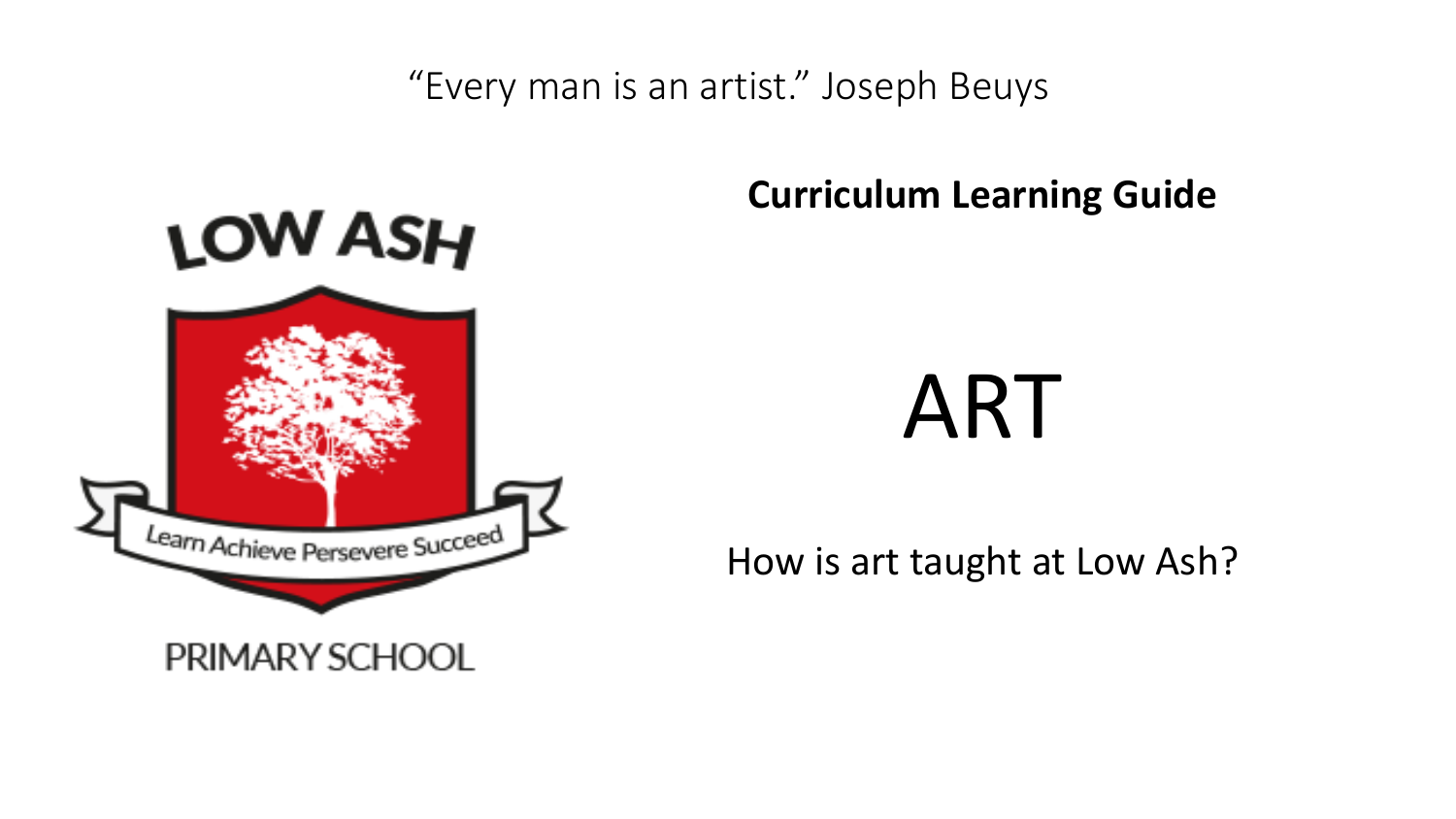#### **Curriculum Intent**

Here at Low Ash we believe an art education is essential to create a well-rounded, well prepared learner. We hope to develop and foster valuable life skills that can be easily transferred to other subjects, boost overall academic achievement, enhance well-being/ self-esteem and lead to better future work opportunities. By exploring ideas and recording their experiences, we hope to develop proficiency in drawing, painting, sculpture and other art, craft and design techniques. We want to promote creative problem solving skills, fine and gross motor skills, language skills, socials skills, decision making, risk-taking and encourage inventiveness. By teaching how to evaluate and analyse creative works, we aim for children to know about great artists, craft makers and designers. This in turn will deepen their understanding of aesthetic judgement relating to artistic ideas.

#### **Implementation**

At Low Ash we have developed a creative curriculum which designates one to art and design. Children will work in smaller groups on a rotational basis, receiving lessons from staff skilled in the curriculum provision. We will promote the use of a broad range of materials (2D,3D) to produce work which introduces the various different *elements* in art e.g. colour, line etc. Pupils will be encouraged to study different styles, learning observational techniques as well as promoting their own imaginative ideas. We will encourage research, investigation and testing of ideas to develop each child's visual literacy.

We also recognise the importance of developing wider links with the artistic community. We regularly arrange visits to various local galleries and museums and local artists visit our school to provide us with specific training in skills. We also aim to provide a wider provision for children with a deep interest in the subject through after school art clubs. We also have links to the local secondary school to develop gifted and talented children.

#### In EYFS Early Years Foundation Stage:

- Pupils are encouraged to explore and use a variety of media and materials through a combination of child initiated and adult directed activities.
- They will be provided with opportunities to explore textures, movement, the feel and look of different media and materials.
- They will learn how to manipulate media and materials and develop their understanding of them in order to manipulate and create different effects. They will also develop skills to use simple tools and techniques competently and safely.
- Pupils will be encouraged to express their own ideas, choose their own materials and equipment evaluating as they go and adapt their work where necessary.
- They will be introduced to new art vocabulary.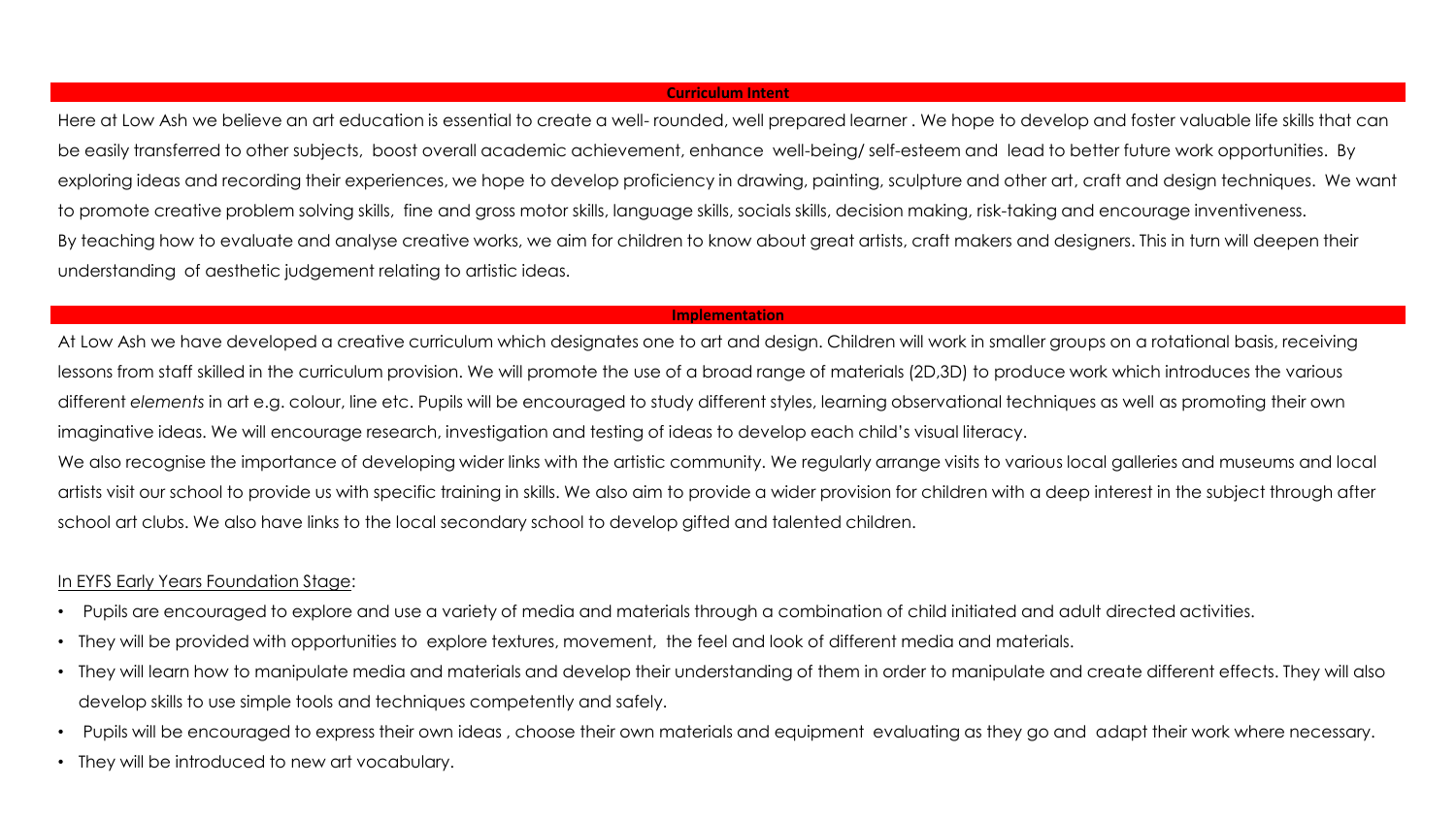#### In KS1 pupils will:

- Will use a range of materials creatively to design and make products
- Will learn to use drawing, painting and sculpture to develop and share their ideas, experiences and imagination
- Use sketch books to explore and record ideas.
- Will learn how to develop a wide range of art and design techniques in using colour, pattern, texture, line, shape, form and space
- Will be able to discuss the work of a range of artists, craft makers and designers and identify the differences and similarities between different practices and techniques, and make links to their own work in school.
- Will be encouraged to make links to their own work in school through a developed art vocabulary.

#### In KS2 pupils will:

- Will continue to create sketch books to record their observations and use them to review and revisit ideas. Pupils are encouraged to make these books their own and reflect their interests.
- Pupils will be encouraged to build on skills to improve their mastery of art and design techniques, including drawing, painting and sculpture with a range of materials [e.g. pencil, charcoal, paint, clay]
- About great artists, architects and designers in history
- Learn about using art for a purpose, whether it is to create a mood, feeling or creating a statement for example propaganda art.
- Be encouraged to evaluate their own work and other's work through a developing critical art vocabulary.

#### **Impact**

Our art curriculum has been designed to demonstrate continuity and progression throughout the key stages. The children will be taught how art can be worked on individually, in groups or as a whole class to create a masterpiece! Pupils will understand that in today's modern society the skills they learn can be used across the whole curriculum and everyday life with an eye for detail and the ability to be critical and vocalise what they see and how they feel. By Introducing IT in our art we allow the pupils to explore new digital media, which prepares them with will skills and interests for future job prospects.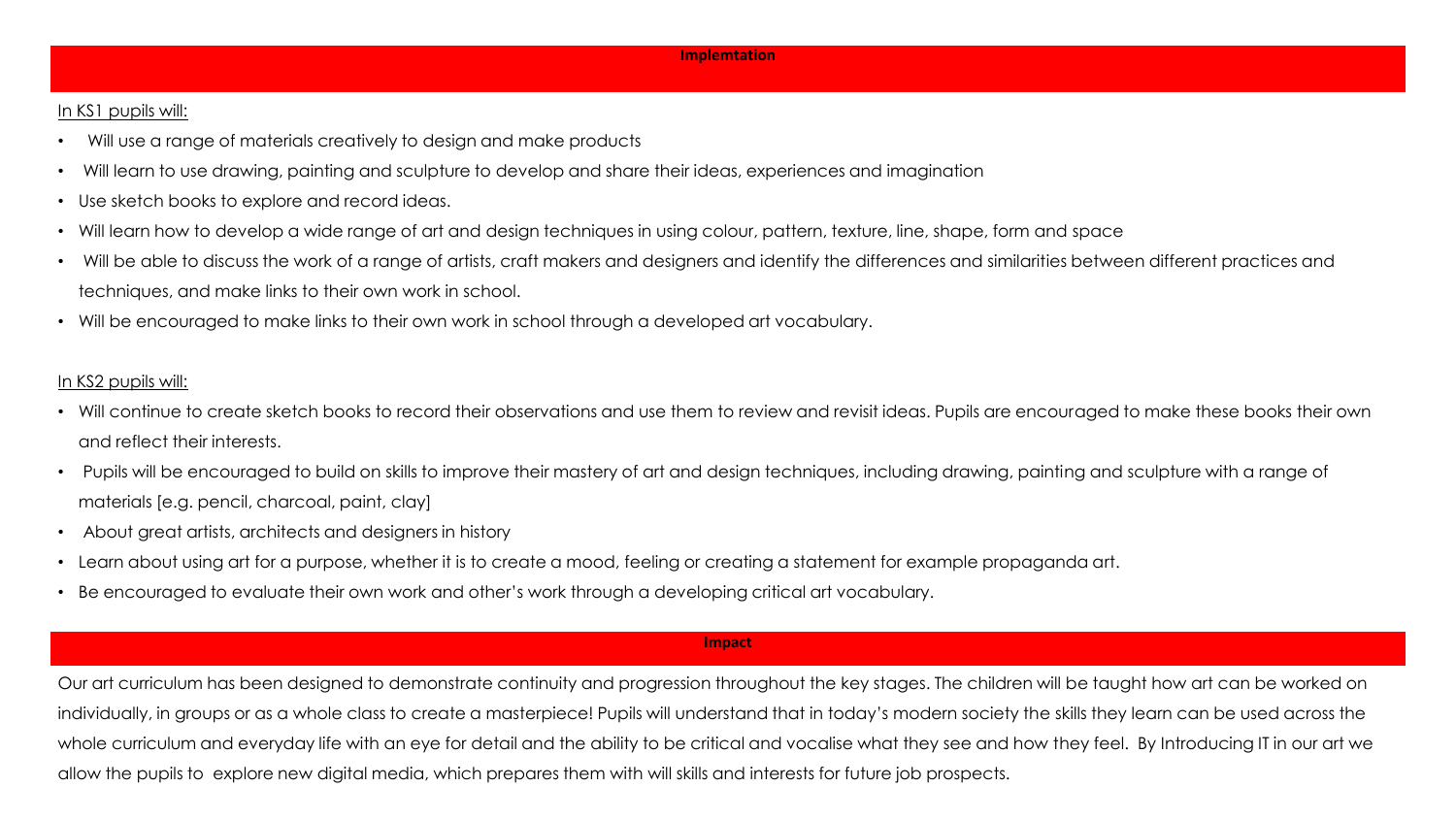## $AR\top$  – end of year group expectations: Nursery EYFS

| Age related Expectations Nursery                                                                                                                                                              |                                                                                              |                                                                                                                                         |                                                                                                                                    |
|-----------------------------------------------------------------------------------------------------------------------------------------------------------------------------------------------|----------------------------------------------------------------------------------------------|-----------------------------------------------------------------------------------------------------------------------------------------|------------------------------------------------------------------------------------------------------------------------------------|
| Making Skills-<br>Using materials in a<br>creative way                                                                                                                                        | Drawing                                                                                      | Colour, pattern,<br>texture, line, form<br>and shape-<br>Learning new<br>techniques                                                     | Krowledge and<br>understanding-<br>Applying knowledge<br>to inform art work<br>Study range of<br>artists, crafers and<br>designers |
| Understanding lines<br>can be used to<br>enclose a space and<br>begin to use the<br>shapes to represent<br>objects                                                                            | Experiments with<br>marks<br>Beginning to use<br>representation e.g.<br>drawing 'this is me' | Explores how colour<br>can be changed<br>Beginning to be<br>interested in<br>exploring textures.<br>Captures experiences<br>using paint | • To be able to say<br>what they like and<br>dislike                                                                               |
|                                                                                                                                                                                               | Greater Depth Nursery                                                                        |                                                                                                                                         |                                                                                                                                    |
| Developed fine motor skills 9 hands, wrists, fingers) Clear hand eye co-ordination<br>Beginning to add facial details e.g. ears, body, fingers on hands<br>Króws how to mix secondary colours |                                                                                              |                                                                                                                                         |                                                                                                                                    |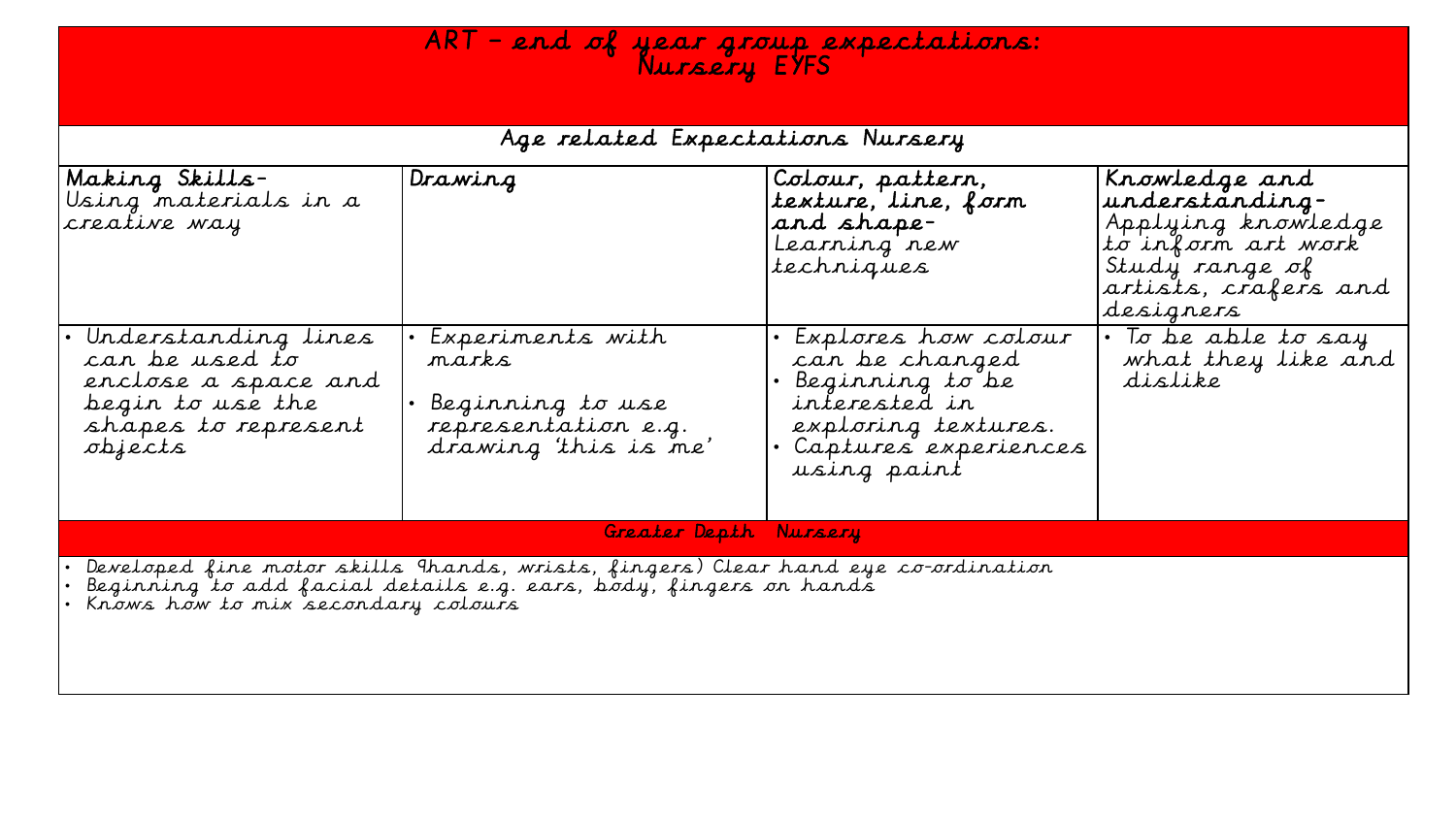| ART - end of year group expectations:<br>Reception EYFS                                                                                                                                                                                            |                                                                                                                     |                                                                                                                                                                   |                                                                                                                                    |
|----------------------------------------------------------------------------------------------------------------------------------------------------------------------------------------------------------------------------------------------------|---------------------------------------------------------------------------------------------------------------------|-------------------------------------------------------------------------------------------------------------------------------------------------------------------|------------------------------------------------------------------------------------------------------------------------------------|
|                                                                                                                                                                                                                                                    |                                                                                                                     | Age related Expectations Reception                                                                                                                                |                                                                                                                                    |
| Making Skills-<br>Using materials in a<br>creative way                                                                                                                                                                                             | Drawing                                                                                                             | Colour, pattern, texture,<br>Line, form and shape-<br>Learning new techniques                                                                                     | Krowledge and<br>understanding-<br>Applying knowledge<br>to inform art work<br>Study range of<br>artists, crafers and<br>designers |
| $Experiments$ how to<br>create different<br>textures<br>Understand that<br>media can be<br>combined to create<br>an effect                                                                                                                         | • Understanding they<br>can use lines to<br>enclose a space<br>and begin to use<br>shapes to represent<br>an object | Exploring colour and how<br>it can be changed<br>Describing textures<br>Exploring colour mixing<br>(experimenting) and<br>seeing what happens<br>when we mix them | To be able to say<br>what they like and<br>dislike                                                                                 |
| Greater Depth Reception                                                                                                                                                                                                                            |                                                                                                                     |                                                                                                                                                                   |                                                                                                                                    |
| Developed fine motor skills (hands wrists, fingers) Clear hand eye co-ordination<br>Beginning to add facial details e.g. ears, body, fingers on hands<br>Króws how to mix secondary colours<br>Combines materials for certain effect independently |                                                                                                                     |                                                                                                                                                                   |                                                                                                                                    |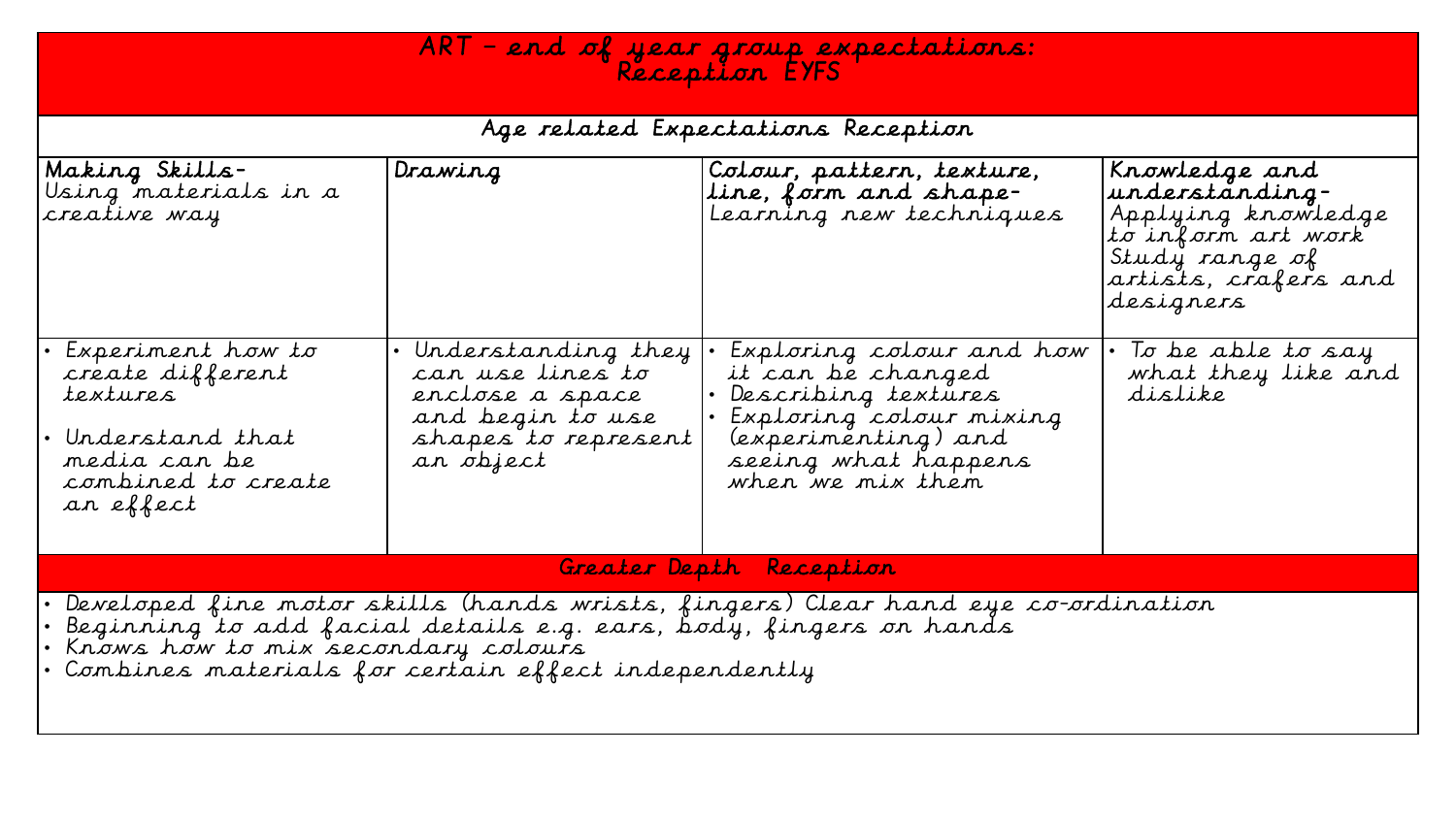| ART - end of year group expectations:<br>$\gamma_{\ell, \alpha, r}$                                                     |                                                                                                                                                                                                                                               |                                                                                                                                                                                              |                                                                                                                                    |
|-------------------------------------------------------------------------------------------------------------------------|-----------------------------------------------------------------------------------------------------------------------------------------------------------------------------------------------------------------------------------------------|----------------------------------------------------------------------------------------------------------------------------------------------------------------------------------------------|------------------------------------------------------------------------------------------------------------------------------------|
|                                                                                                                         |                                                                                                                                                                                                                                               | Age related Expectations Year I                                                                                                                                                              |                                                                                                                                    |
| Making Skills-<br>Using materials in a<br>creative way                                                                  | Drawing                                                                                                                                                                                                                                       | Colour, pattern, texture,<br>Line, form and shape-<br>Learning new techniques                                                                                                                | Krowledge and<br>understanding-<br>Applying knowledge<br>to inform art work<br>Study range of<br>artists, crafers and<br>designers |
| · Krow how to cut,<br>roll and coil<br>materials<br>• Use IT to make a<br>picture                                       | • Krow how to use<br>pencils to create<br>lines of different<br>thickness<br>• To express how<br>people feel in<br>paintings and<br>drawings<br>• Record from first<br>hand experience<br>• Learn how to use a<br><i>Niew finder to focus</i> | Krow how to create a mood $\cdot$ Discuss work of an<br>in art works<br>• Krow the rames of<br>primary and secondary<br>colours<br>· Krow how to create a<br>repeating pattern<br>(printing) | artist<br>· Ask questions<br>about a piece of<br>art.<br>• Use correct artistic<br>vocabulary                                      |
| Greater Depth Year                                                                                                      |                                                                                                                                                                                                                                               |                                                                                                                                                                                              |                                                                                                                                    |
| · Attention to detail<br>$\cdot$ Independently chooses colour for specific effect<br>• Self confidence and independence |                                                                                                                                                                                                                                               |                                                                                                                                                                                              |                                                                                                                                    |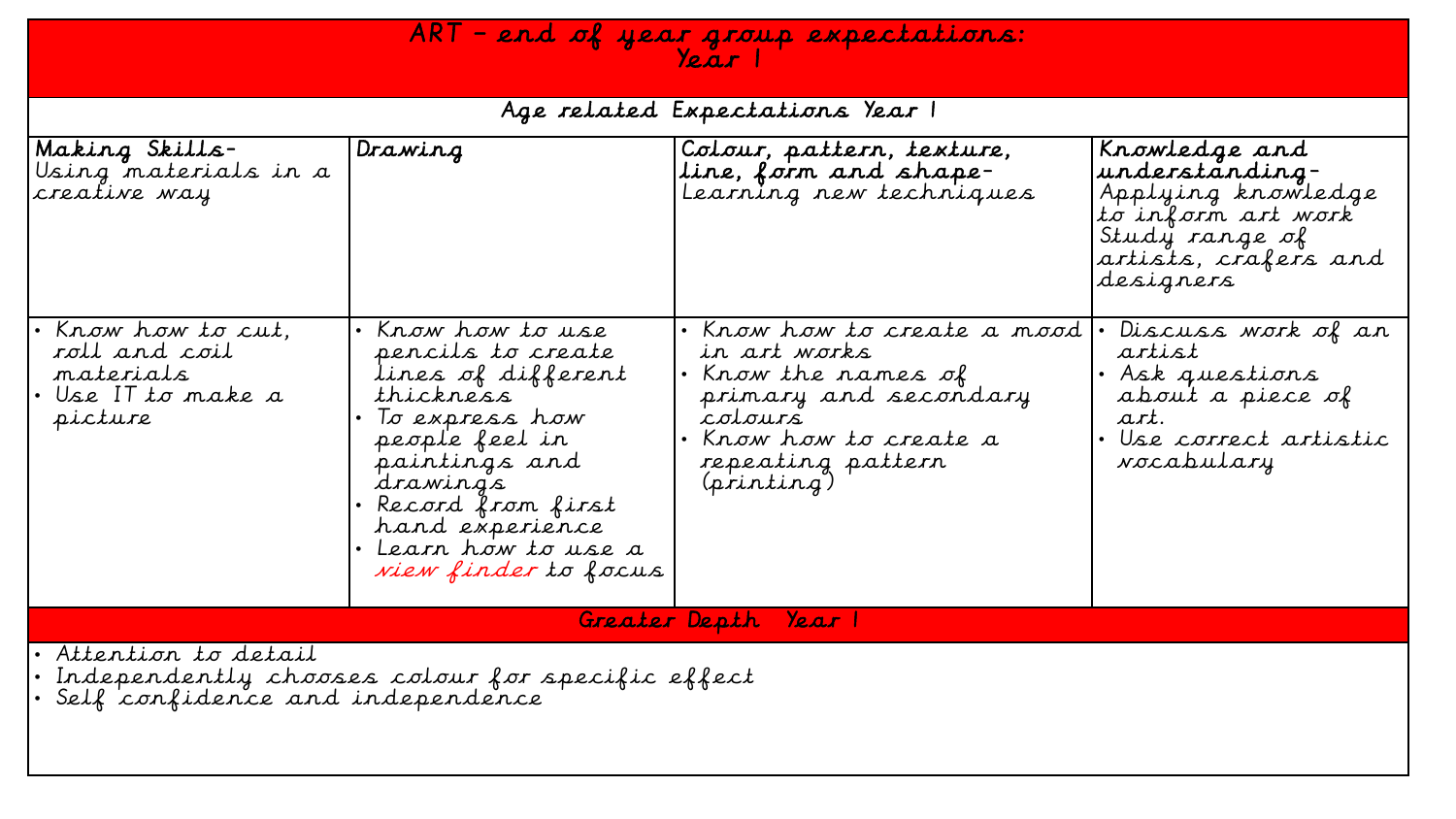## ART – end of year group expectations: Year 2

## Age related Expectations Year 2

| Making Skills-<br>Using materials in a<br>creative way                                                                                                               | Drawing                                                                                  | Colour, pattern, texture,<br>Line, form and shape-<br>Learning new<br>techniques                                                                                                                               | Krowledge and<br>understanding-<br>• Applying knowledge to<br>inform art work<br>Study range of artists,<br>crafters and designers       |
|----------------------------------------------------------------------------------------------------------------------------------------------------------------------|------------------------------------------------------------------------------------------|----------------------------------------------------------------------------------------------------------------------------------------------------------------------------------------------------------------|------------------------------------------------------------------------------------------------------------------------------------------|
| To be able to <i>print</i><br>by pressing, rolling,<br>rubbing and<br>stamping.<br>Make a simple clay<br>pot-join clay<br>together<br>Use different<br>effects in IT | • Use 3 different<br>grades of pencil to<br>draw<br>· Use pencil, pastel<br>and charcoal | $\cdot$ Can mix paint to<br>create secondary<br>cotours<br>• Know how to create<br>prown<br>Tints (adding white)<br>Tones (adding black)<br>Hot/ cold colours (link<br>to earthy colours in<br>Aboriginal art) | • Discuss how artists<br>have used colour, shape<br>and pattern<br>Krow how to create a<br>piece of art in response<br>to another artist |
| Greater Depth Year 2                                                                                                                                                 |                                                                                          |                                                                                                                                                                                                                |                                                                                                                                          |
| Know and select pencils for their specific quality<br>· Clear understanding of colour mixing<br>· Developing Self confidence and independence.                       |                                                                                          |                                                                                                                                                                                                                |                                                                                                                                          |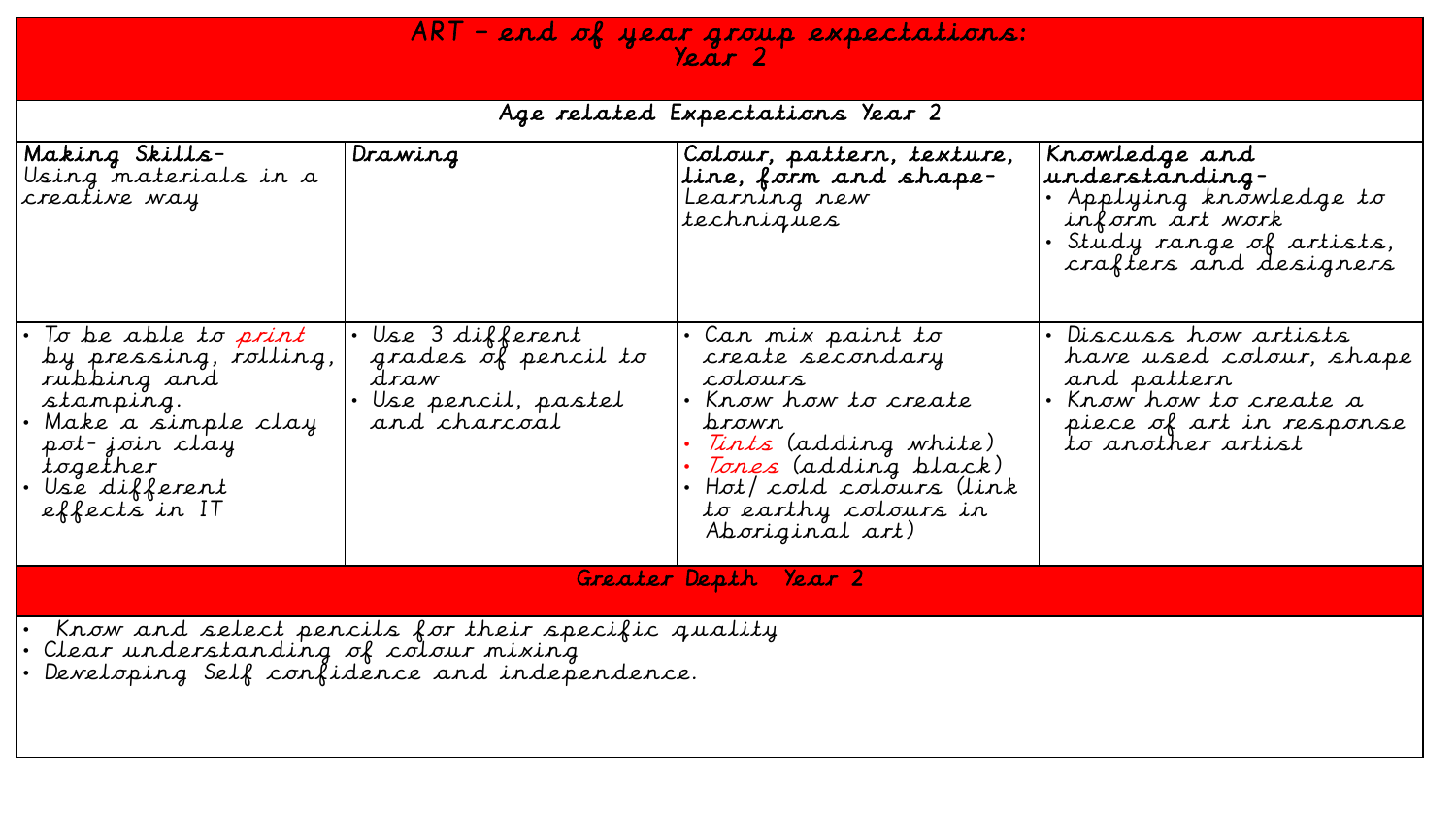## ART – end of year group expectations: Year 3

| Age related Expectations Year 3 |  |
|---------------------------------|--|
|---------------------------------|--|

| <b>Drawing &amp; Making Skills-</b><br>Using materials in a creative<br>way<br><u>sketchbooks</u>                                                                                                                                                         | Colour, pattern, texture, line, form<br>and shape-<br>Learning new techniques                                                                                                                                                                  | Krowledge and<br>understanding-<br>Applying knowledge to inform<br>art work<br>Study range of artists,<br>crafers and designers                                                          |
|-----------------------------------------------------------------------------------------------------------------------------------------------------------------------------------------------------------------------------------------------------------|------------------------------------------------------------------------------------------------------------------------------------------------------------------------------------------------------------------------------------------------|------------------------------------------------------------------------------------------------------------------------------------------------------------------------------------------|
| • Krow how to use<br>sketchbooks to create final<br>piece<br>Use digital images<br>• Combing media<br>• Use II to make art (Ipad)<br>• Use photographs to create<br>reflections                                                                           | $\cdot$ To show facial expressions in<br>art<br>• <i>Pencil shading to show tones</i><br>and textures (self portraits)<br>• Create a wash for a background<br>• Using a range of know how to<br>show reflections<br>$\cdot$ brushes for effect | Identify techniques used<br>by artists<br>• Can compare work of<br>different artists<br>Recognise art from different<br>cultures<br>· Recognise art from different<br>historical periods |
| Greater Depth Year 3                                                                                                                                                                                                                                      |                                                                                                                                                                                                                                                |                                                                                                                                                                                          |
| • Attention to detail<br>• Developed visual analysis (selecting and focusing on specific areas of interest)<br>• Links/ compares their own art work to that of different artists/cultures/historical periods.<br>$\cdot$ Self confidence and independence |                                                                                                                                                                                                                                                |                                                                                                                                                                                          |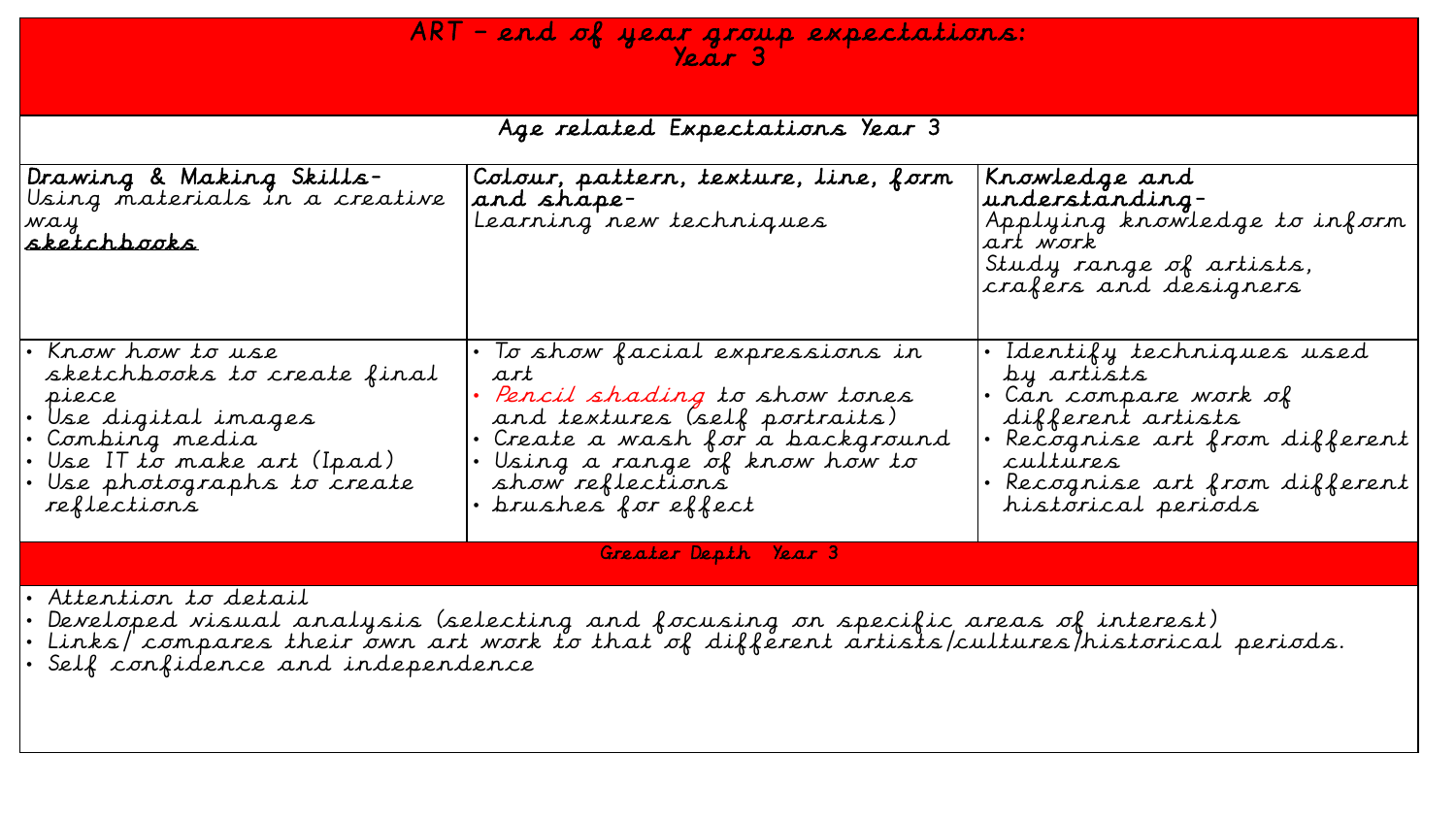| ART - end of year group expectations:<br>Year 4                                                                                                                                                         |                                                                                                                                                                                                                                                                                                                                                                                     |                                                                                                                                                                           |  |
|---------------------------------------------------------------------------------------------------------------------------------------------------------------------------------------------------------|-------------------------------------------------------------------------------------------------------------------------------------------------------------------------------------------------------------------------------------------------------------------------------------------------------------------------------------------------------------------------------------|---------------------------------------------------------------------------------------------------------------------------------------------------------------------------|--|
|                                                                                                                                                                                                         | Age related Expectations Year 4                                                                                                                                                                                                                                                                                                                                                     |                                                                                                                                                                           |  |
| Drawing & Making Skills-<br>Using materials in a creative<br>way<br><u>sketchbooks</u>                                                                                                                  | Colour, pattern, texture, line, form<br>and shape-<br>Learning new techniques                                                                                                                                                                                                                                                                                                       | Krowledge and<br>understanding-<br>Applying knowledge to<br>inform art work<br>Study range of artists,<br>crafers and designers                                           |  |
| • Learn how to integrate<br>digital images into artwork<br>• Use sketchbooks to create<br>facial expressions<br>• Use sketchbooks to<br>experiment with texture<br>• Collect images showing<br>movement | $\cdot$ To show facial expressions/<br>body language<br>· Use marks and lines to show<br>texture<br>$\cdot$ Use line/tone/shape and colour<br>to represent figures and forms<br>in movement<br>. How to print using different<br>materials (at least 4 colours)<br>How to sculpt clay and other<br>mouldable materials<br>(plasticine, salt dough, <i>air dry</i><br>clay, mod roc) | Experiment with styles<br>used by other artists<br>(Haring, Goudi)<br>Explain art features from<br>historical periods<br>Look at different artists<br>specific techniques |  |
| Greater Depth Year 4                                                                                                                                                                                    |                                                                                                                                                                                                                                                                                                                                                                                     |                                                                                                                                                                           |  |
| • Developing concentration (more time spent concentrating on detail and analysis)<br>• Hand eye co-ordination. Realism in figure form and proportion                                                    |                                                                                                                                                                                                                                                                                                                                                                                     |                                                                                                                                                                           |  |

• Self confidence and independence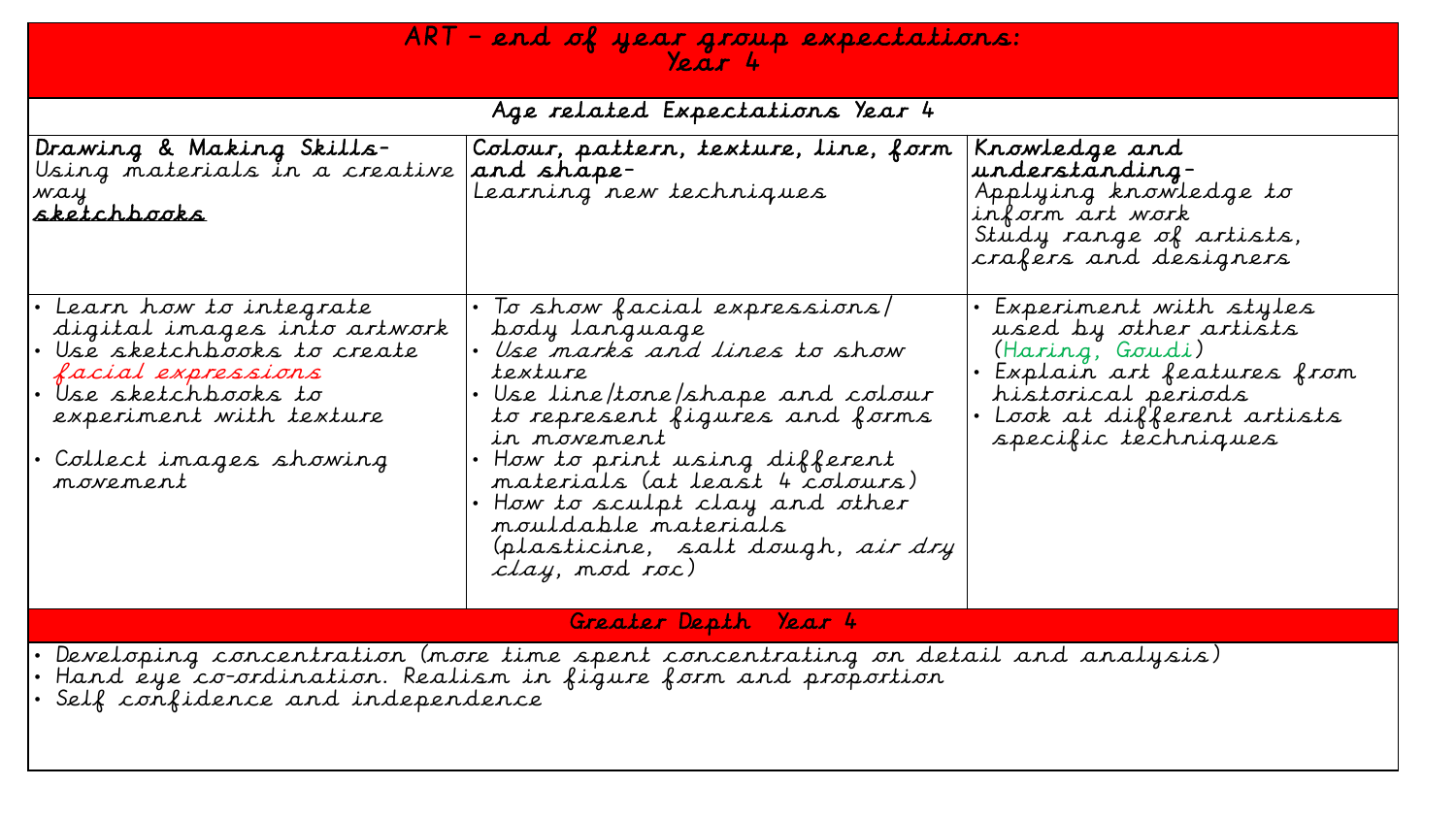## $AR\top$  – end of year group expectations: Year 5

|  | Age related Expectations Year 5 |  |
|--|---------------------------------|--|
|  |                                 |  |

| Drawing & Making Skills-<br>Using materials in a creative<br>way<br> sketchbooks                                                                                                                                                          | Colour, pattern, texture, line, form<br>and shape-<br>Learning new techniques                                                                                                                                                                                       | Krowledge and<br>understanding-<br>Applying knowledge to<br>inform art work<br>Study range of artists,<br>crafers and designers                   |  |
|-------------------------------------------------------------------------------------------------------------------------------------------------------------------------------------------------------------------------------------------|---------------------------------------------------------------------------------------------------------------------------------------------------------------------------------------------------------------------------------------------------------------------|---------------------------------------------------------------------------------------------------------------------------------------------------|--|
| Experiment using lines to<br>produce texture<br>Experiment with shading to<br>create mood and feeling<br>Experiment with media to<br>create emotion in art<br>• How to use images (created,<br>scanned and found) alter<br>them as reeded | $\cdot$ How to use shading to create<br>mood and feeling<br>Know how to organise line, tone,<br>shape and colour to represent<br>figures and forms<br>• Know how to express emotion in<br>art<br>· Know how to create an accurate<br>print design (follow criteria) | . Research the work of an<br>artist and designs (William<br>Morris)<br>(wallpaper samples,<br>clothing)<br>. Use this to replicate their<br>style |  |
|                                                                                                                                                                                                                                           | Greater Depth Year 5                                                                                                                                                                                                                                                |                                                                                                                                                   |  |
| • Self confidence and independence<br>• Developing concentration '(more time spent concentrating on detail and analysis)<br>• Creative problem solving-improving effects                                                                  |                                                                                                                                                                                                                                                                     |                                                                                                                                                   |  |